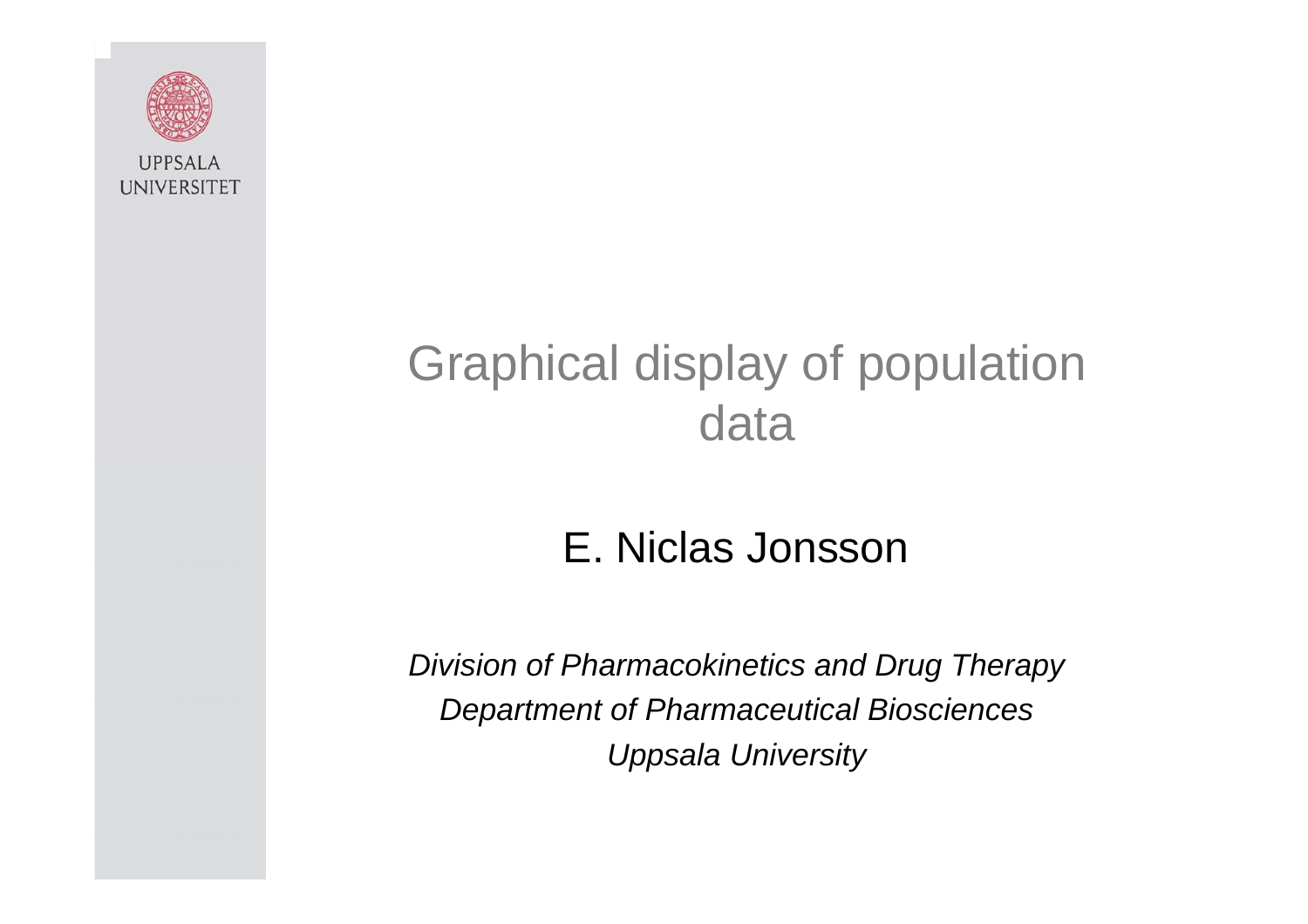

# Nature of population data

- Hierarchical
- •Variable
- •Multi-dimensional
- Potentially non-continuous
- Potentially lots of it!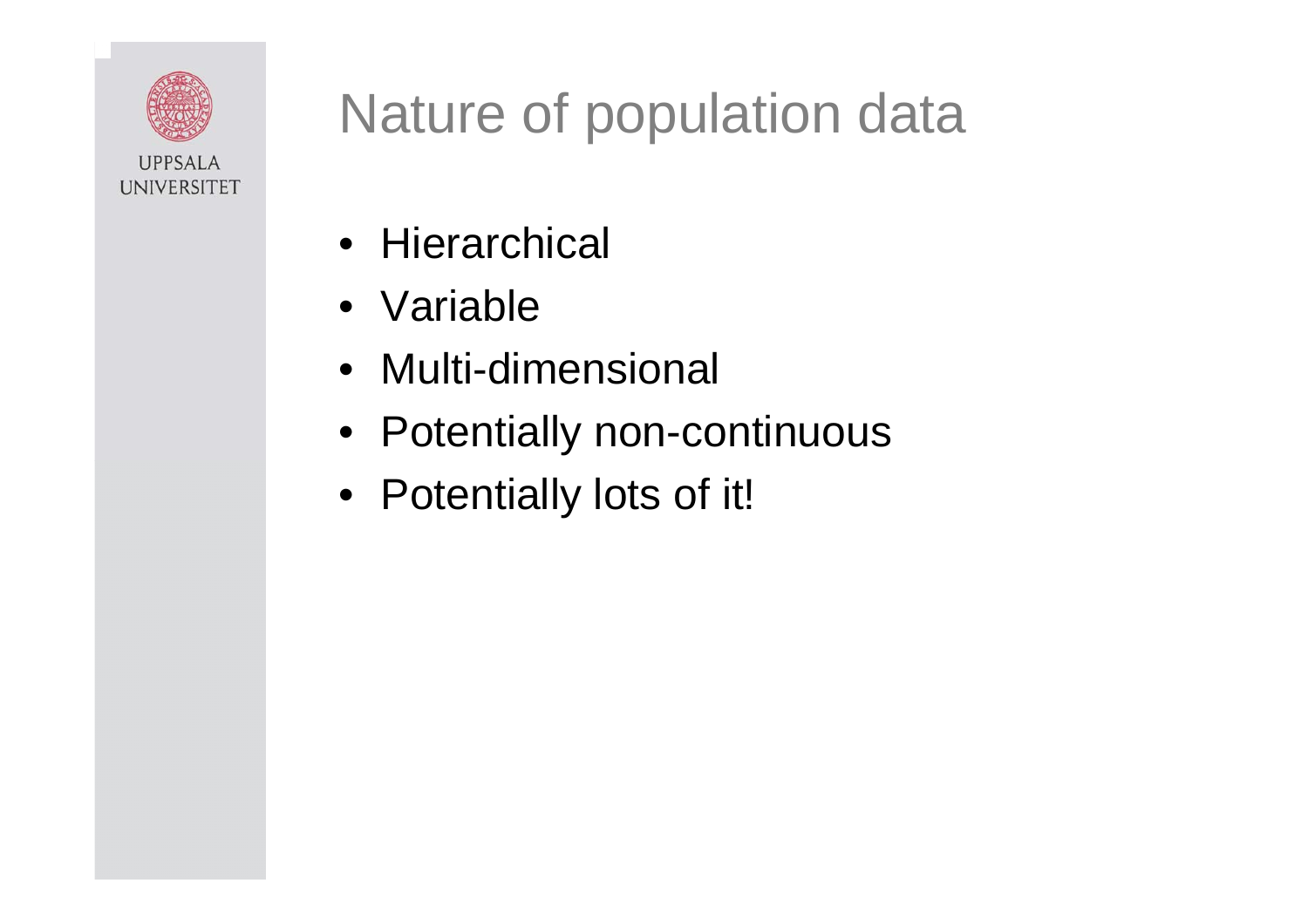

# Scope of the presentation

- 1. Basic graphical techniques for continuous population data
- 2. Graphical techniques for ordered categorical data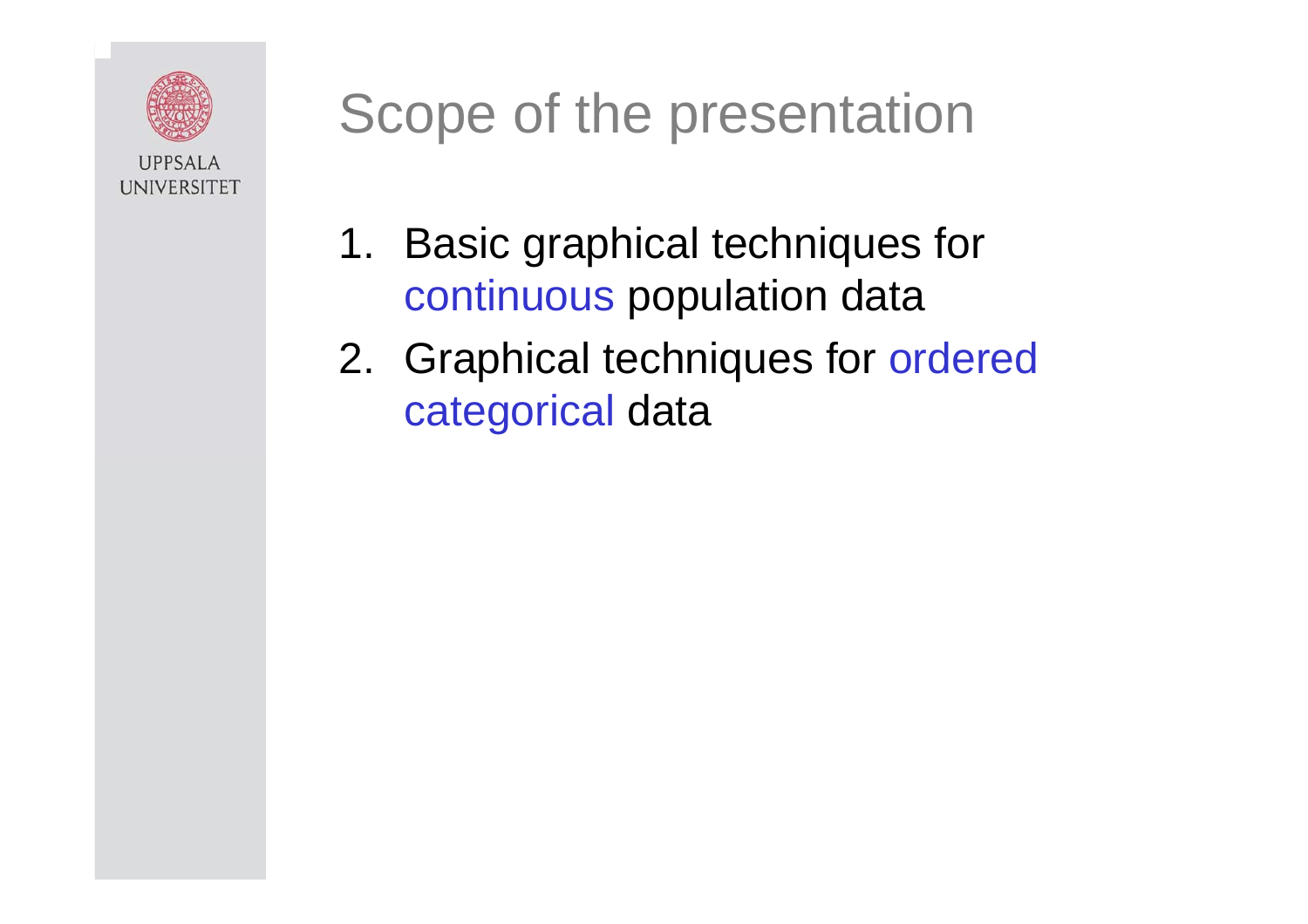

#### Spaghetti plots Hierarchy and variability

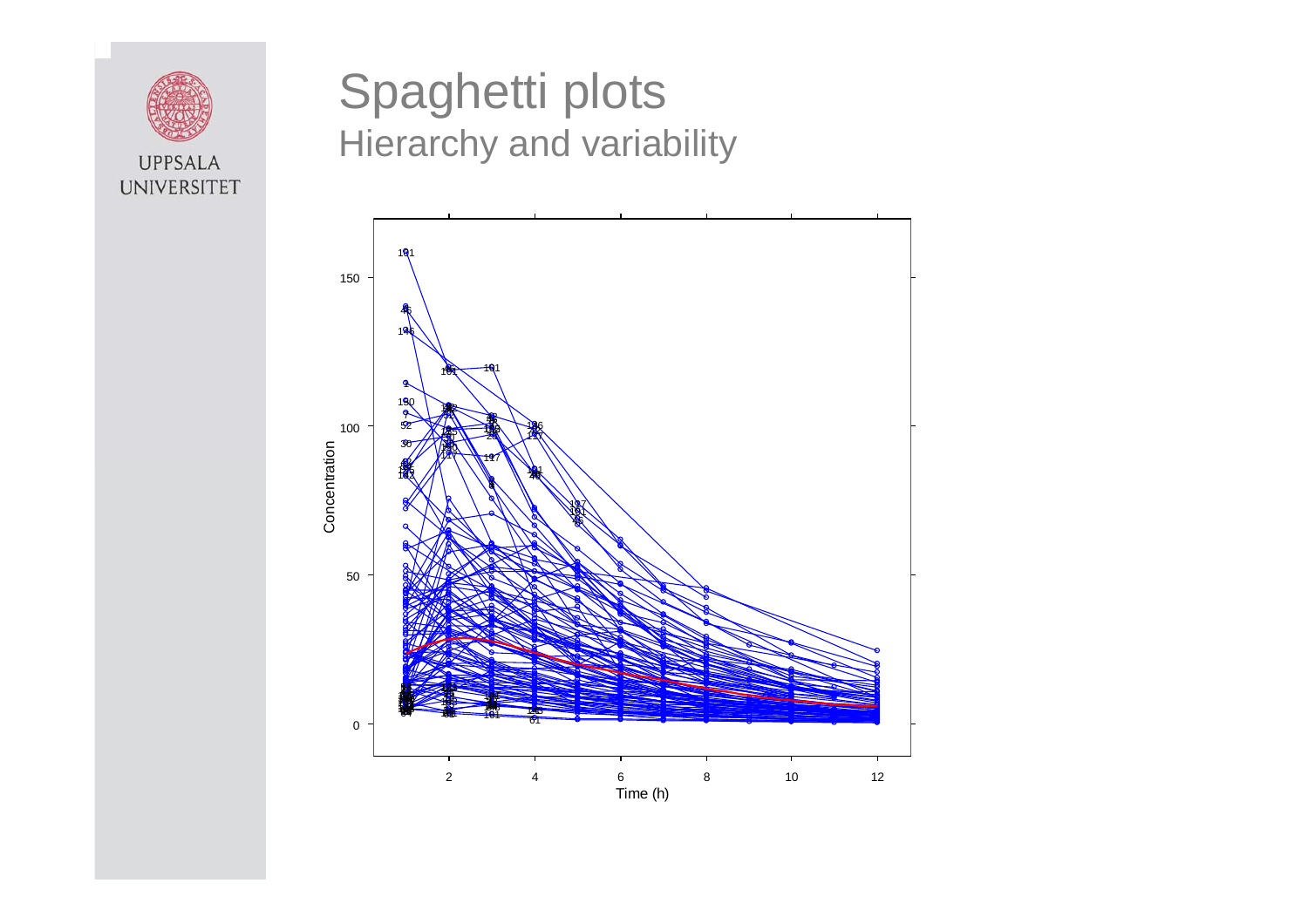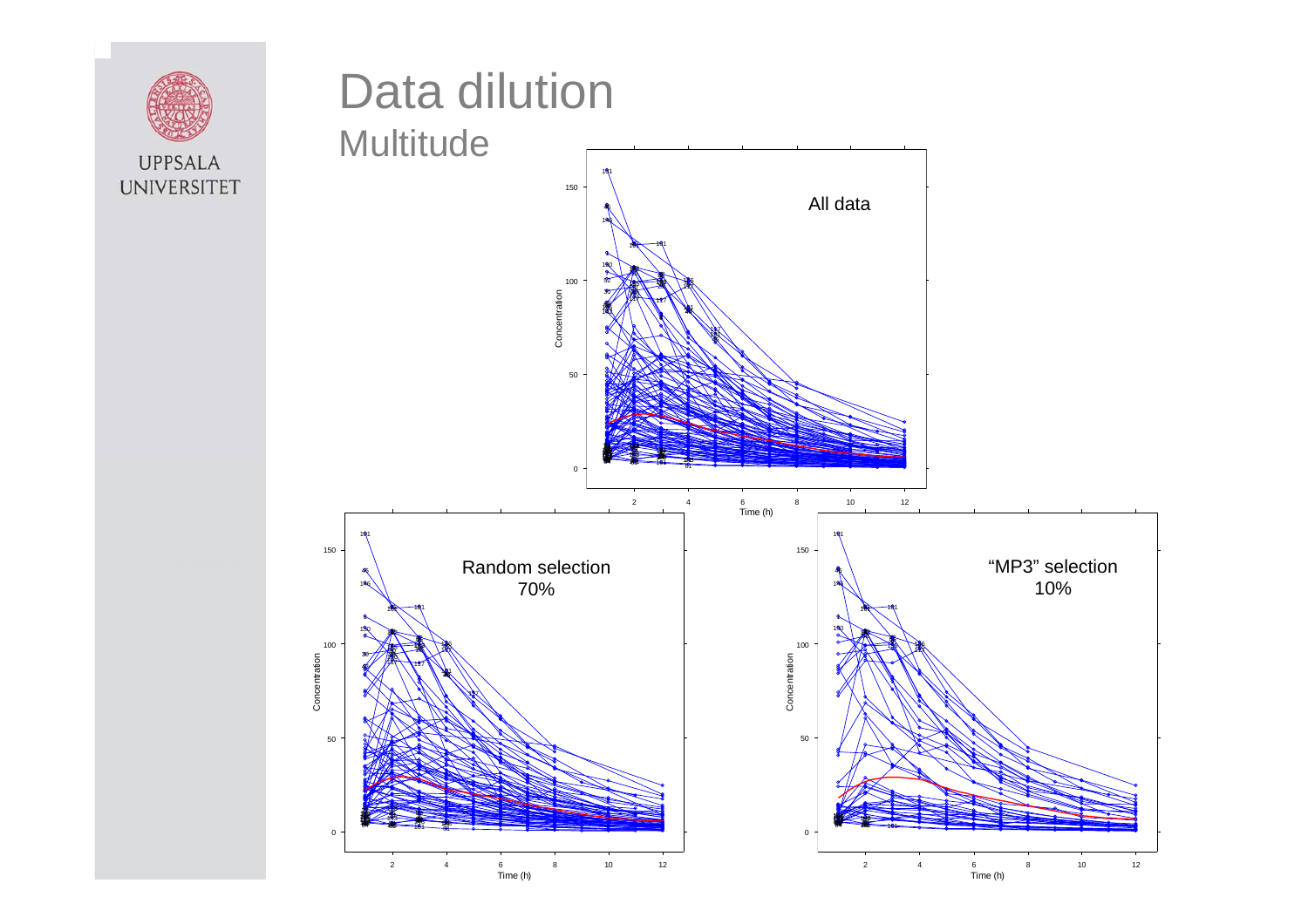

**UPPSALA**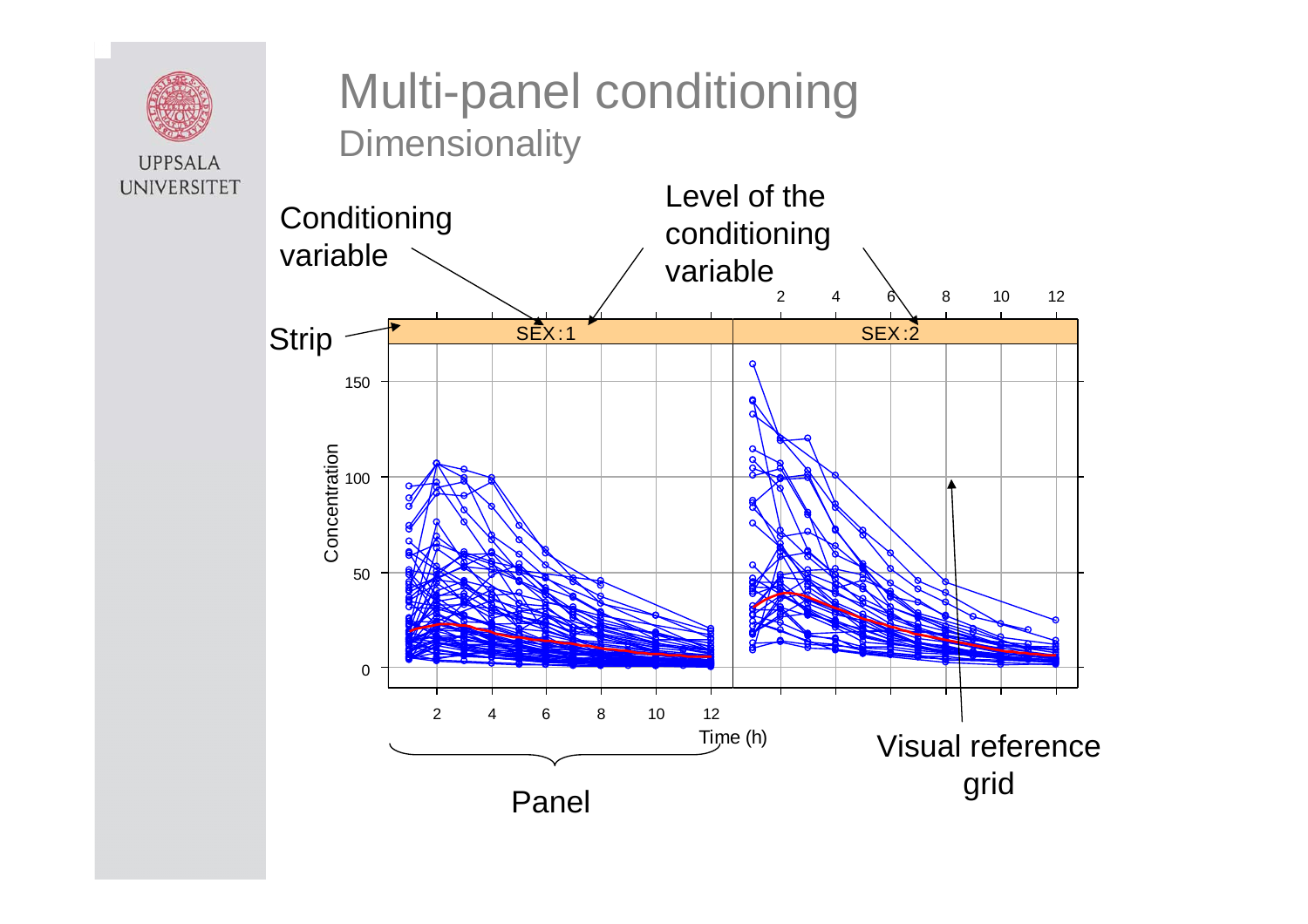

### Continuous conditioning variable

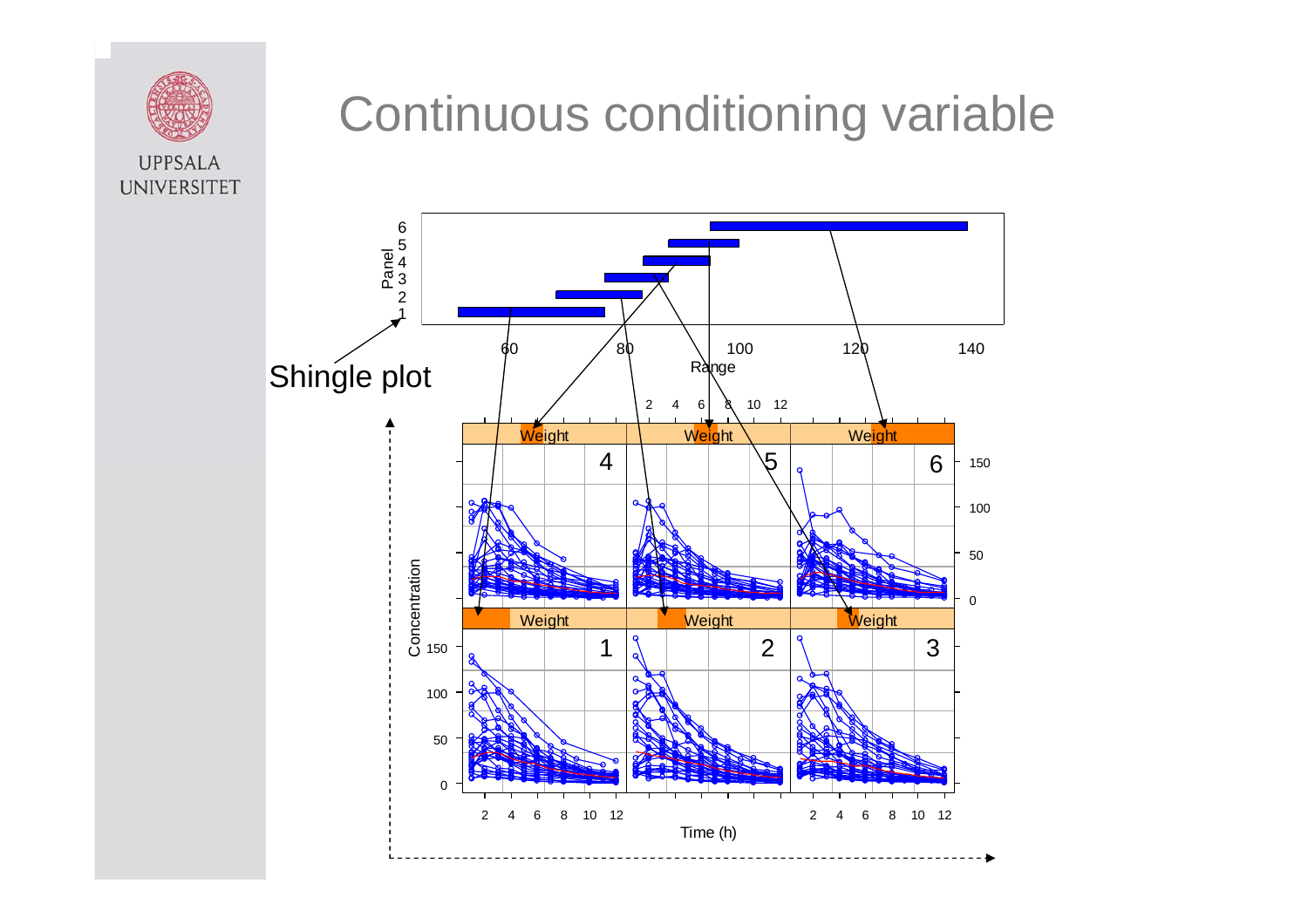

## Multiple conditioning variables

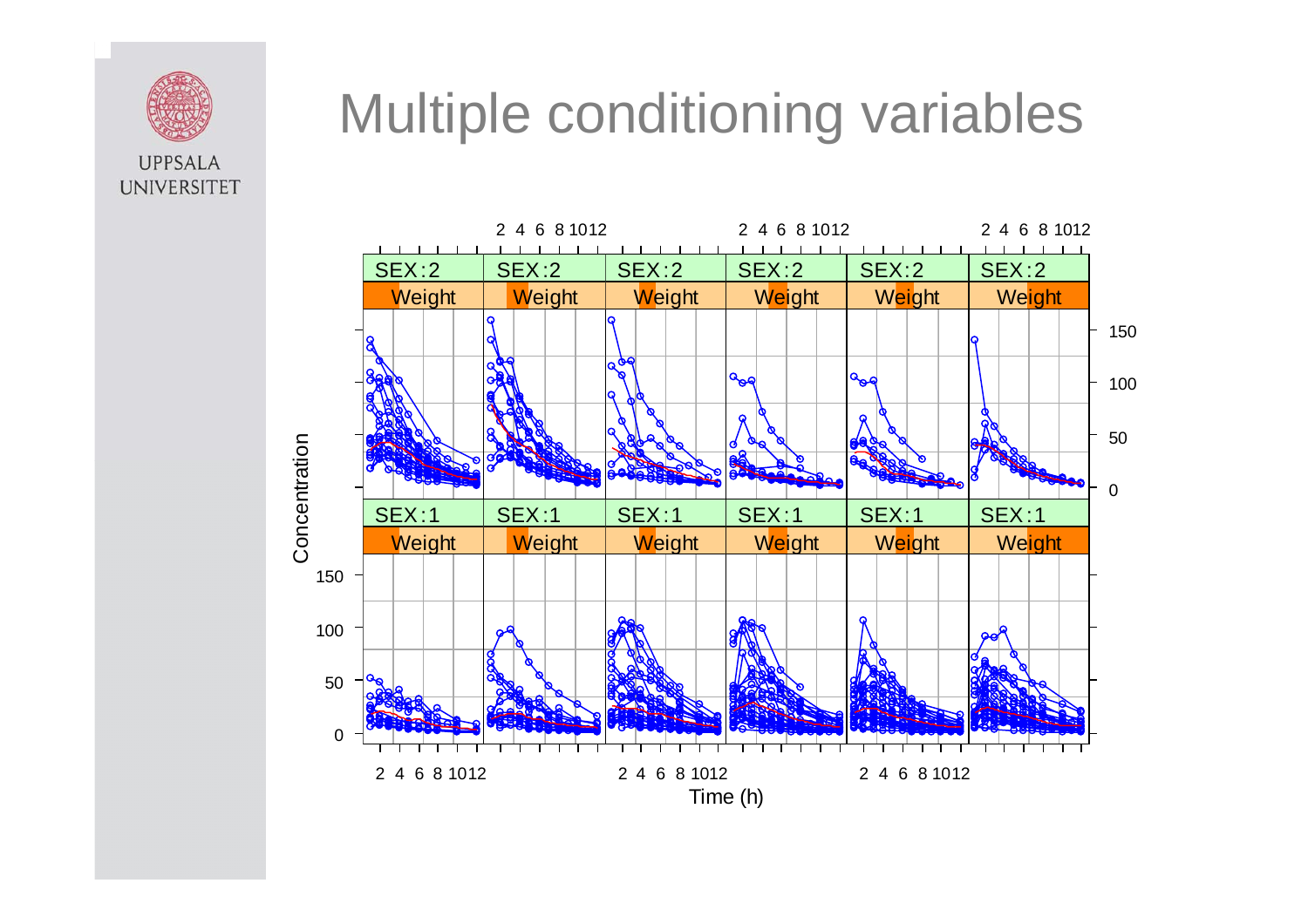### Main effects ordering



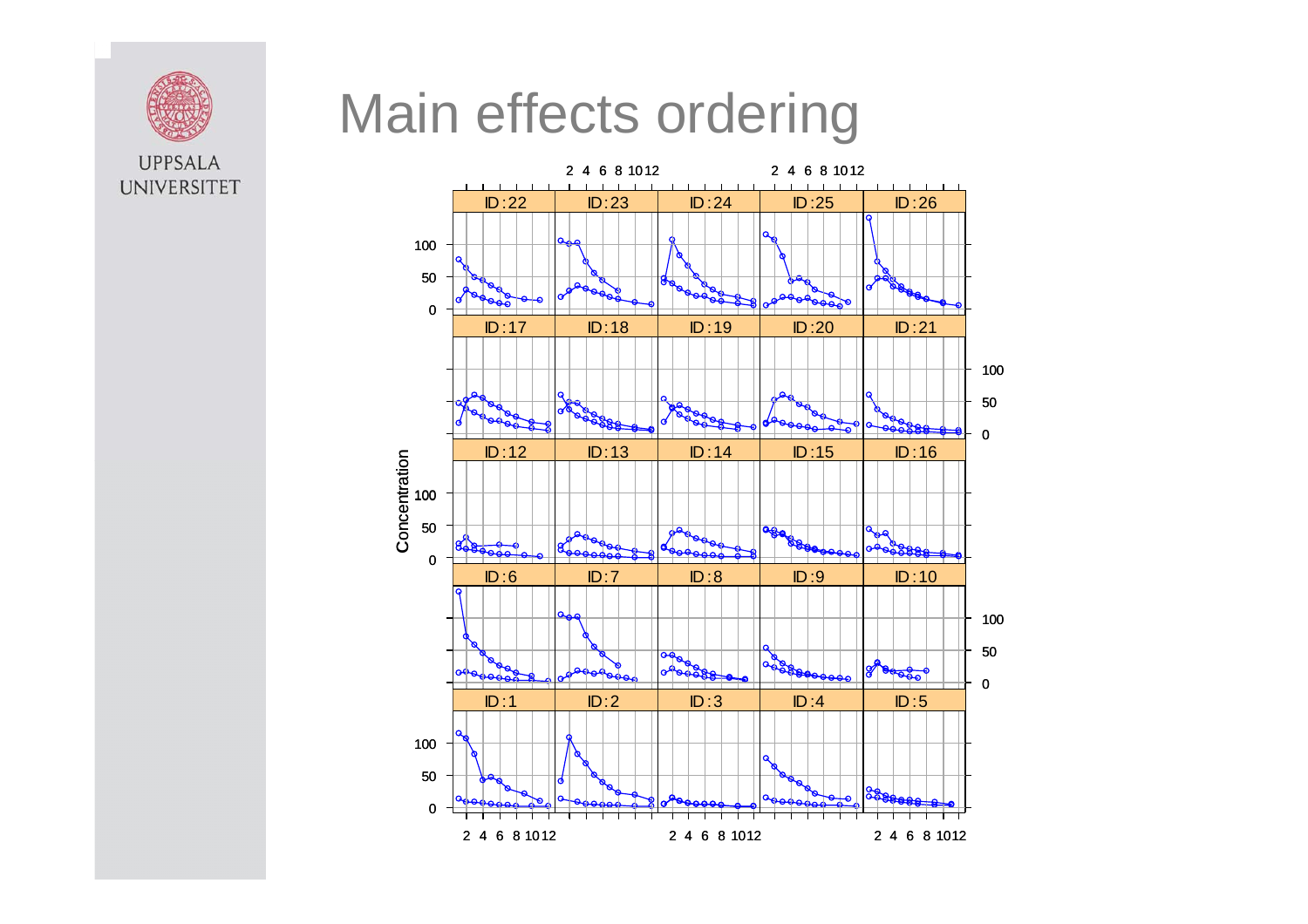

### Further reading





The elements of graphing data William S. Cleveland

Visualizing data William S. Cleveland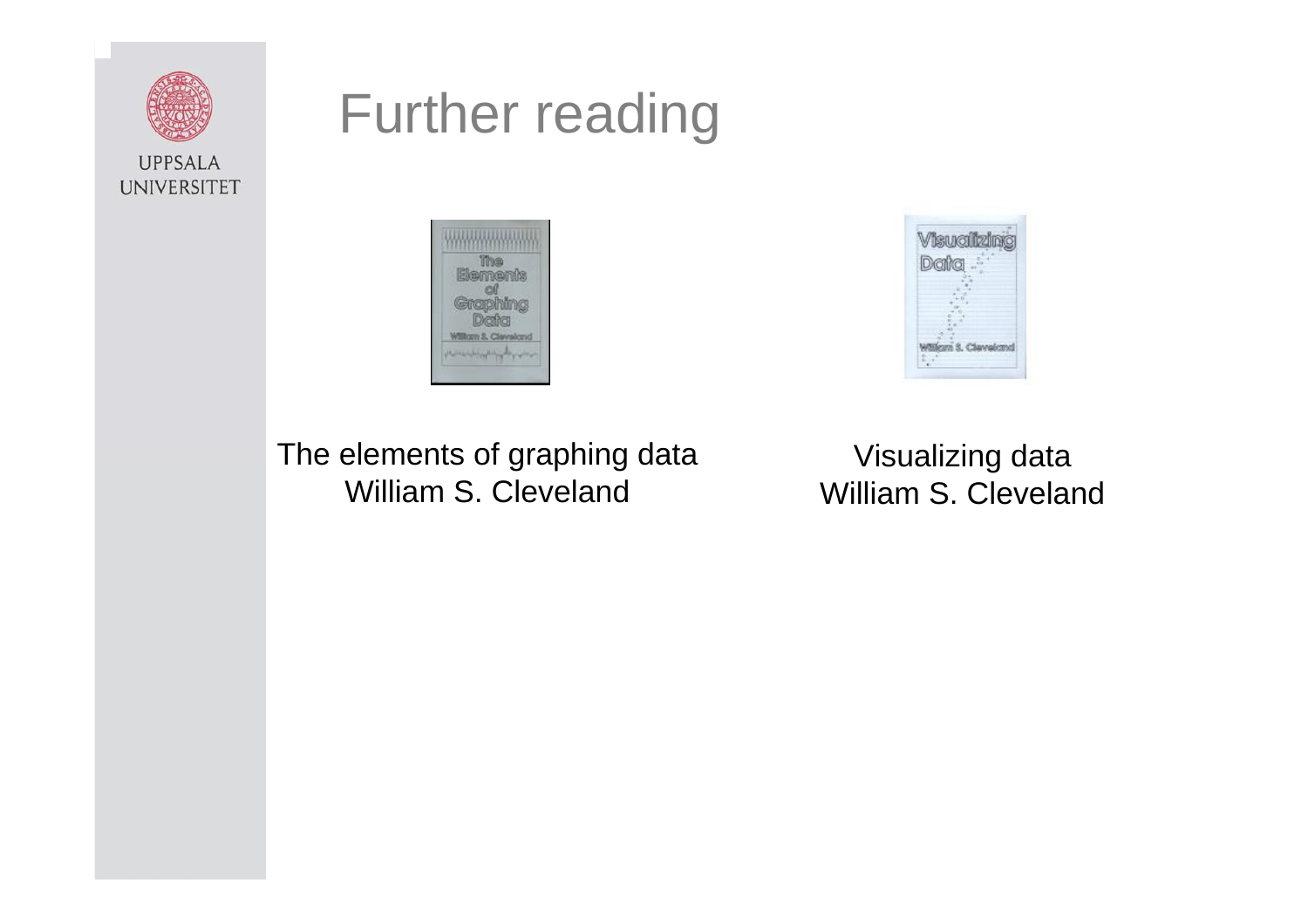

## Ordered categorical data

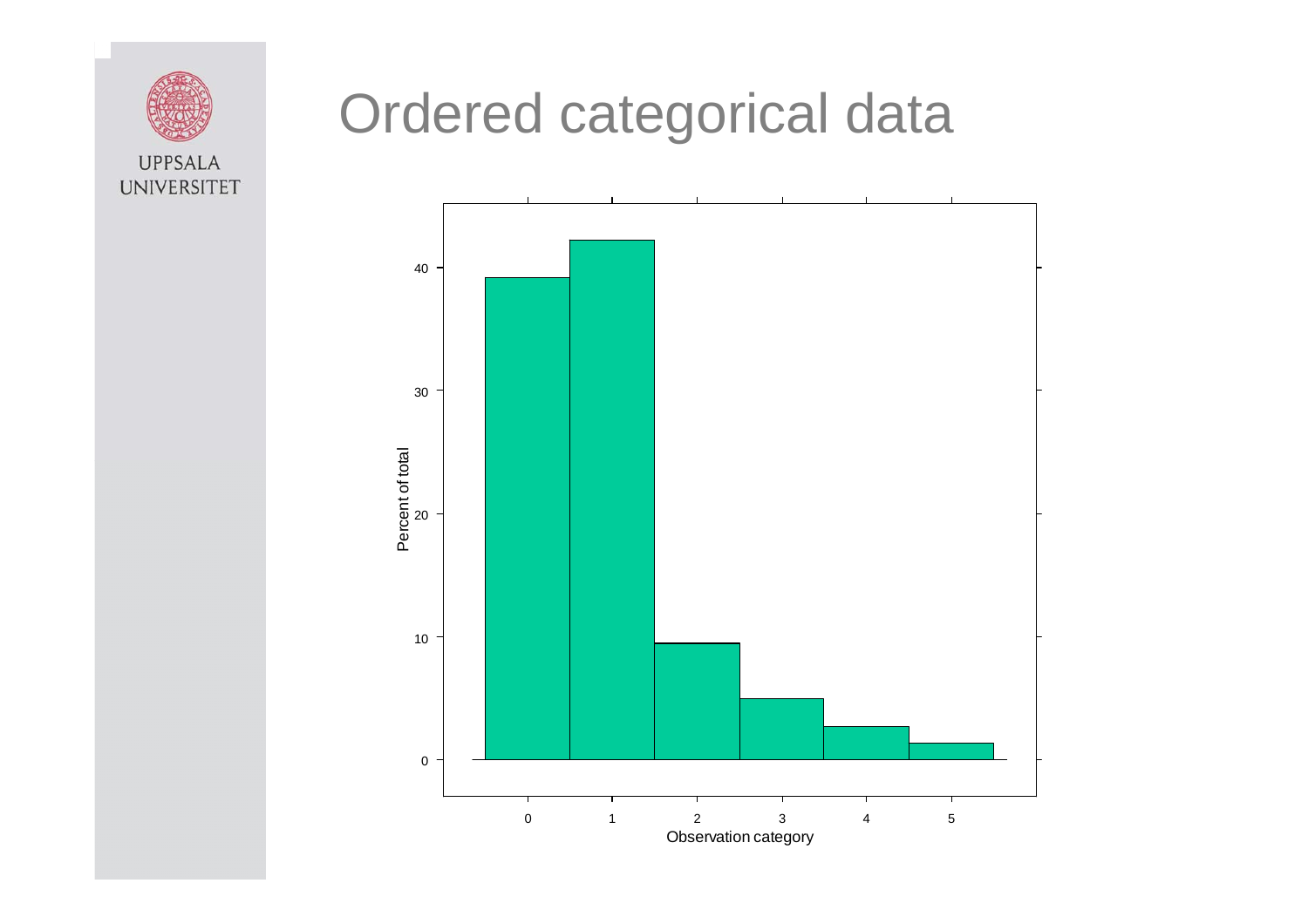

#### Taking one predictor into account…

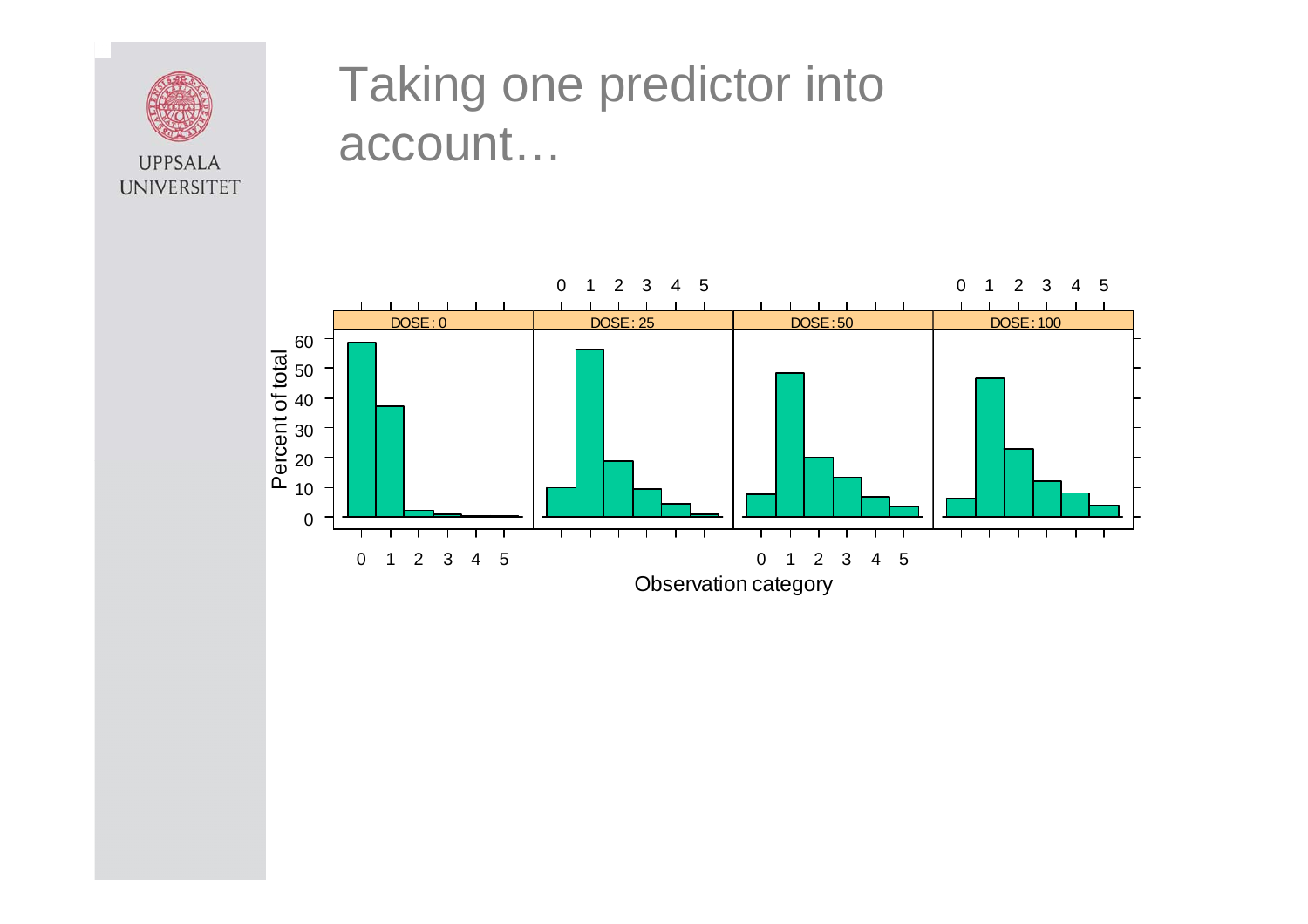

#### Taking another predictor into account…

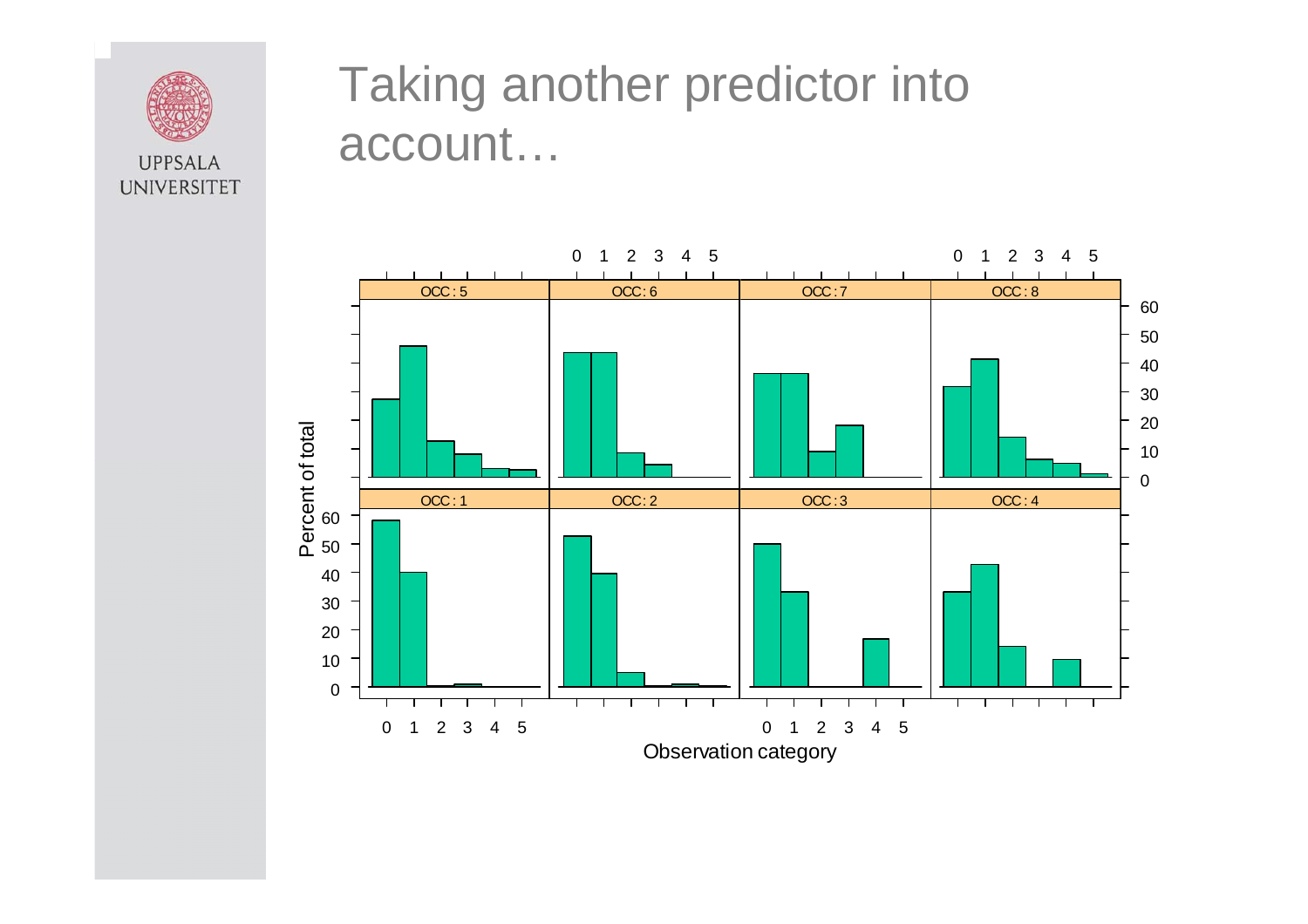

### Both Dose and Occasion

**UNIVERSITET** 

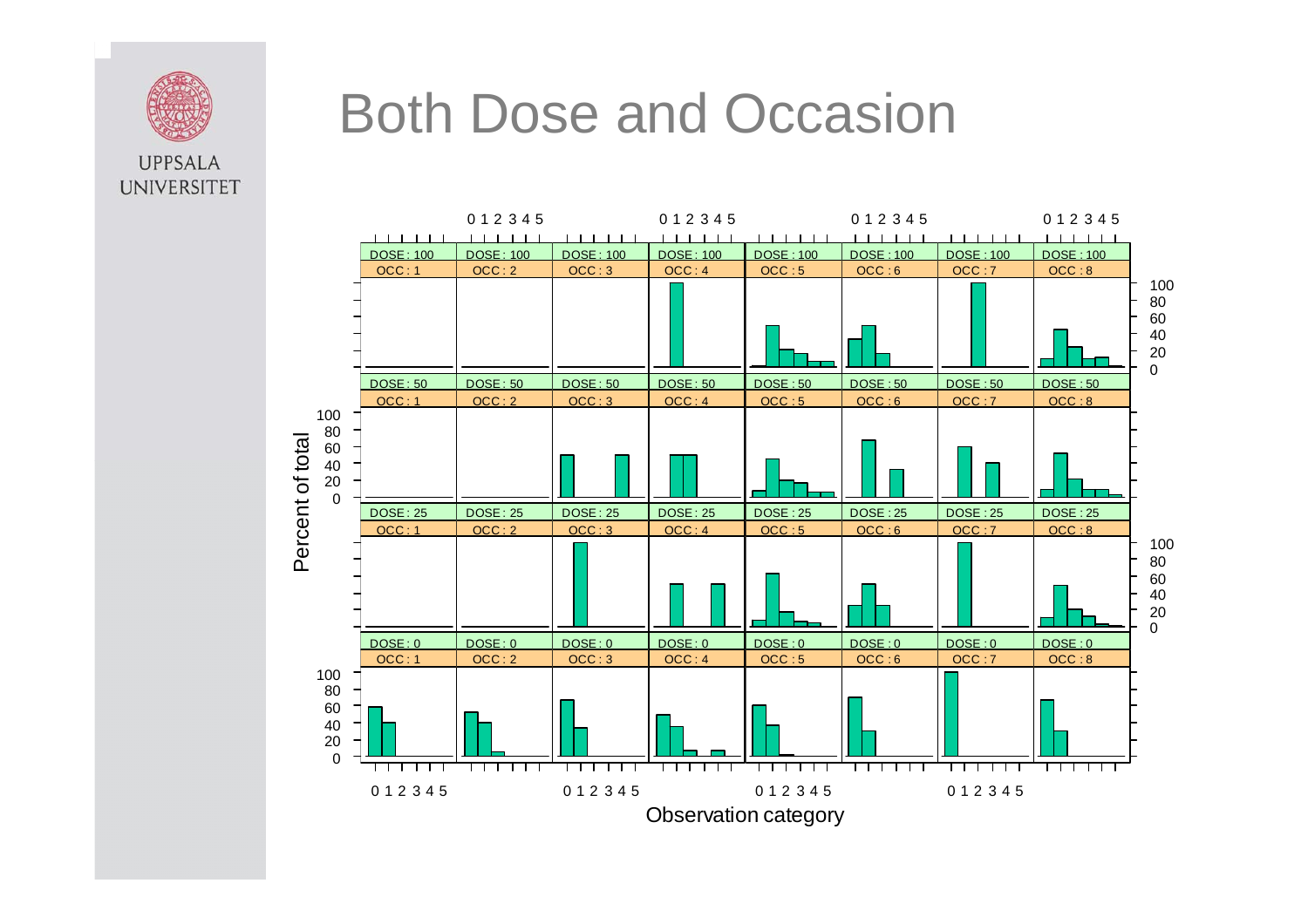

### Stacked bar graphs

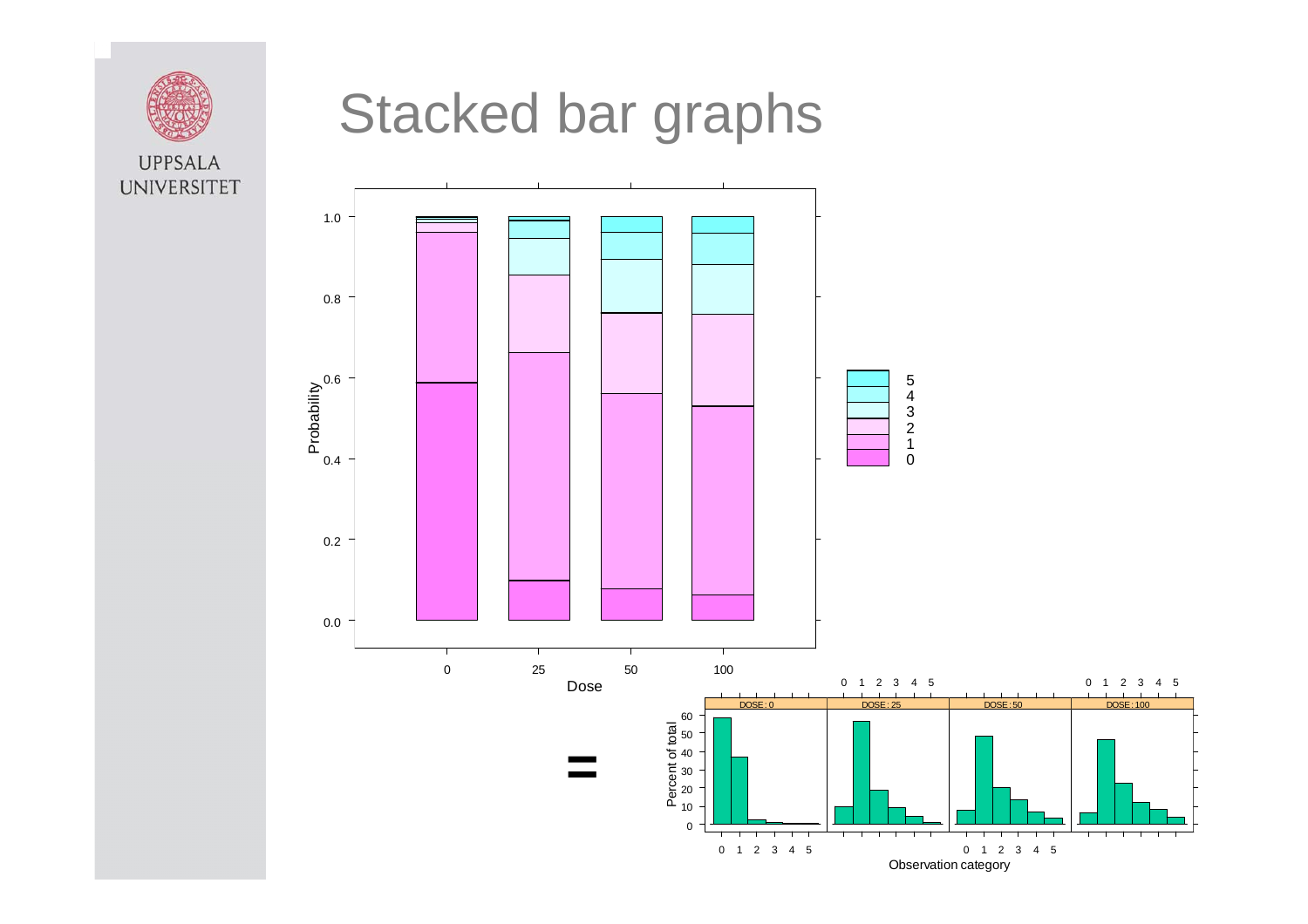

### The same for Occasion…

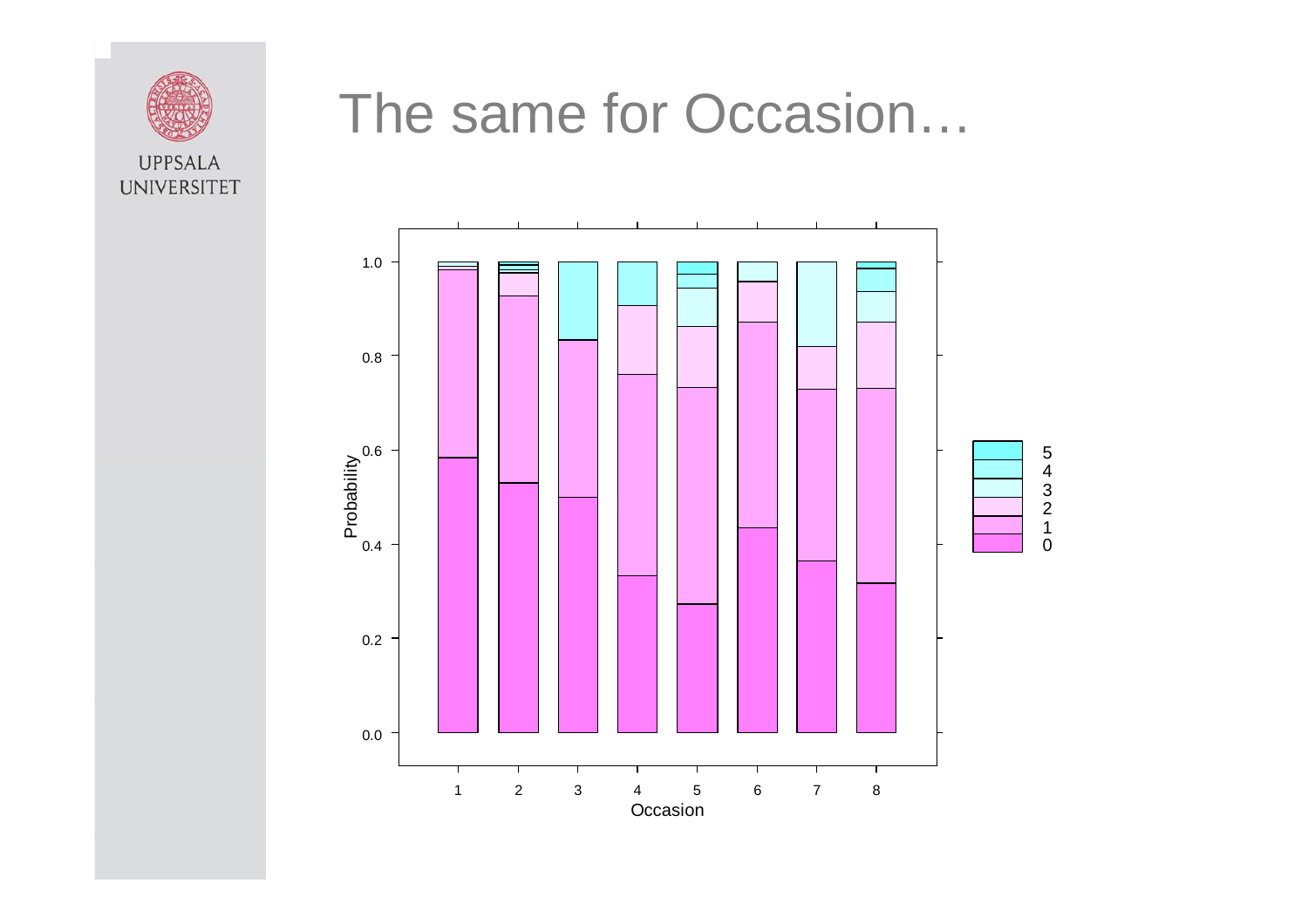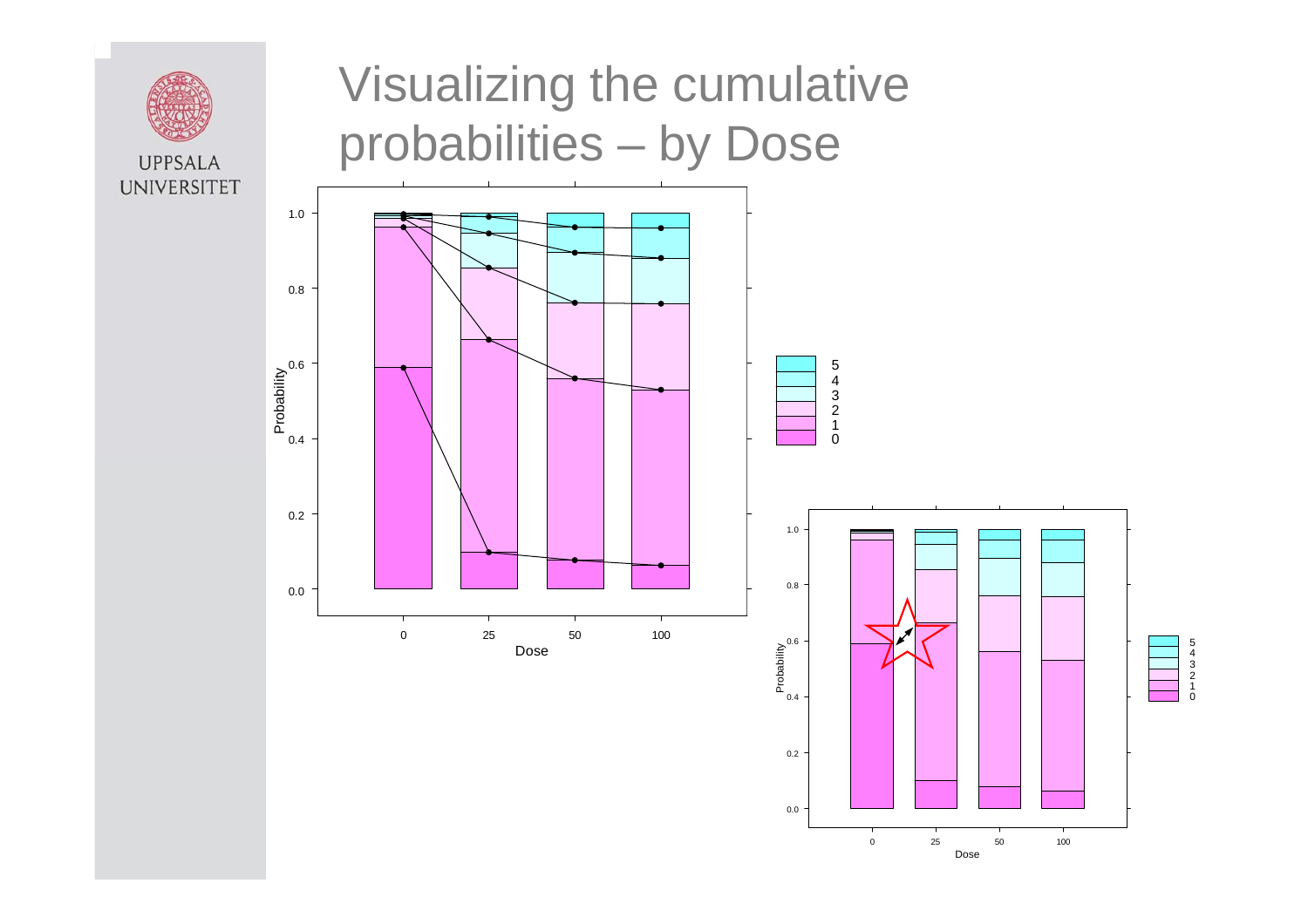

### Visualizing the cumulative probabilities – by Occasion

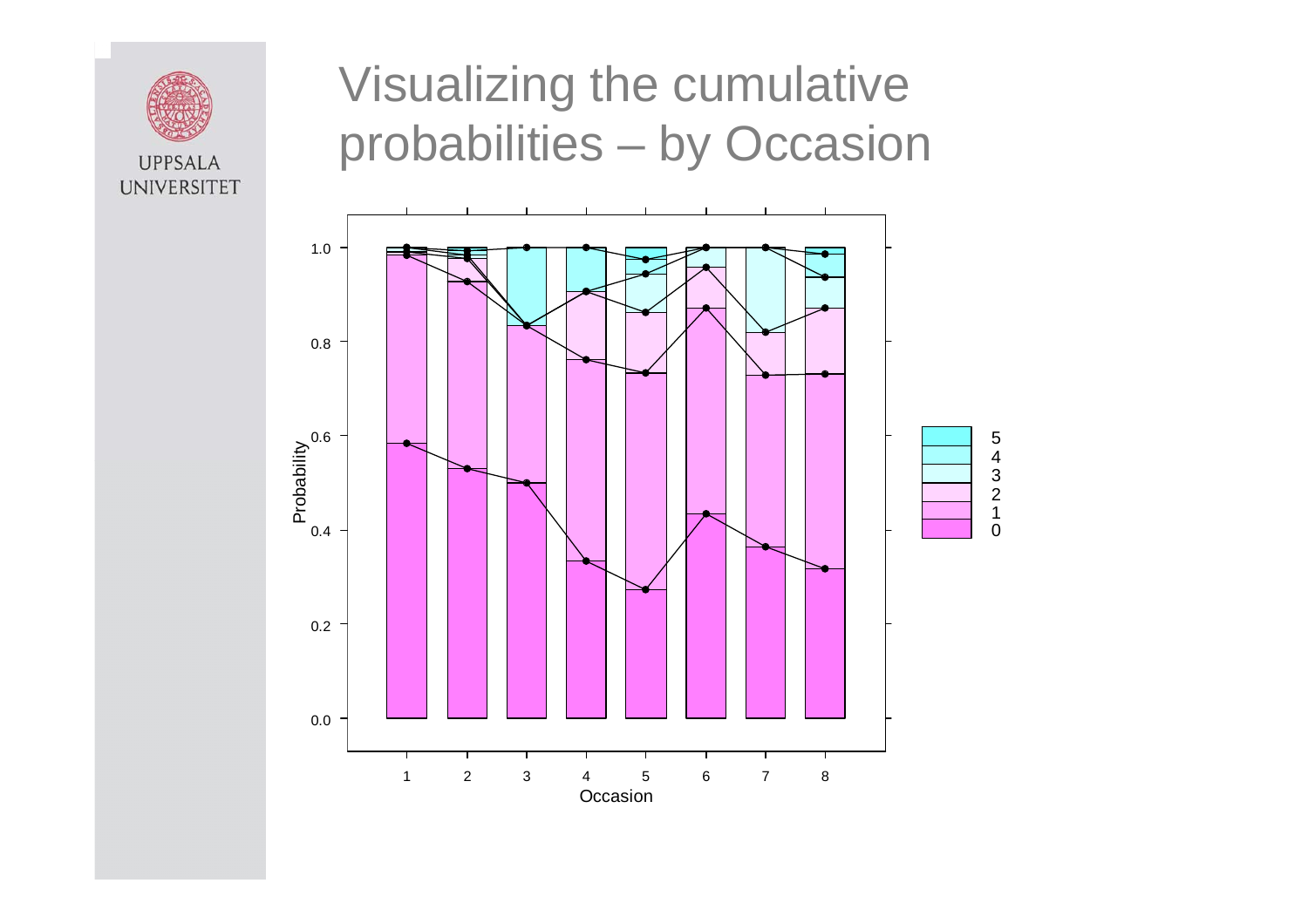

#### Model diagnostics – linear logit model

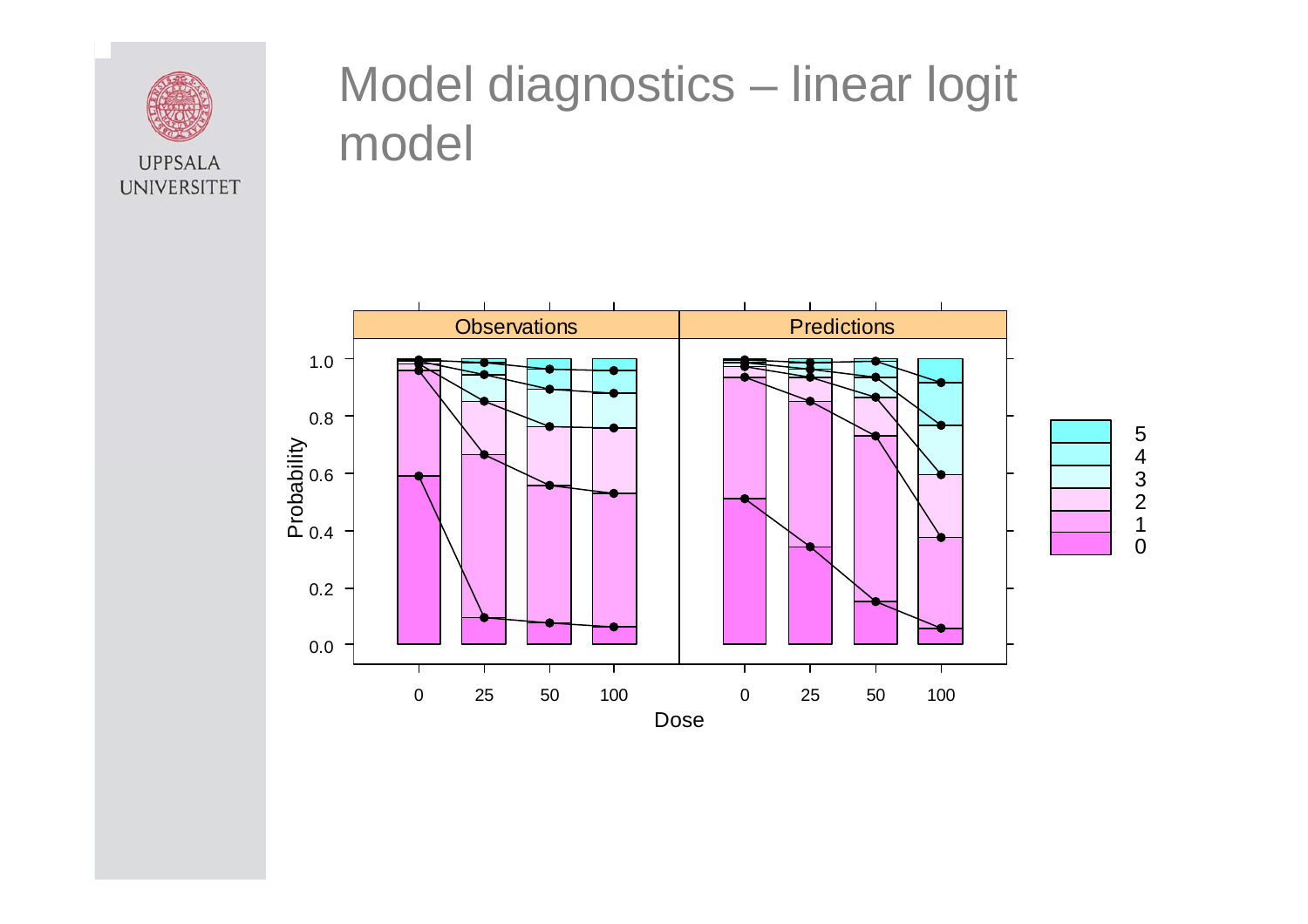

## Using expected probabilities

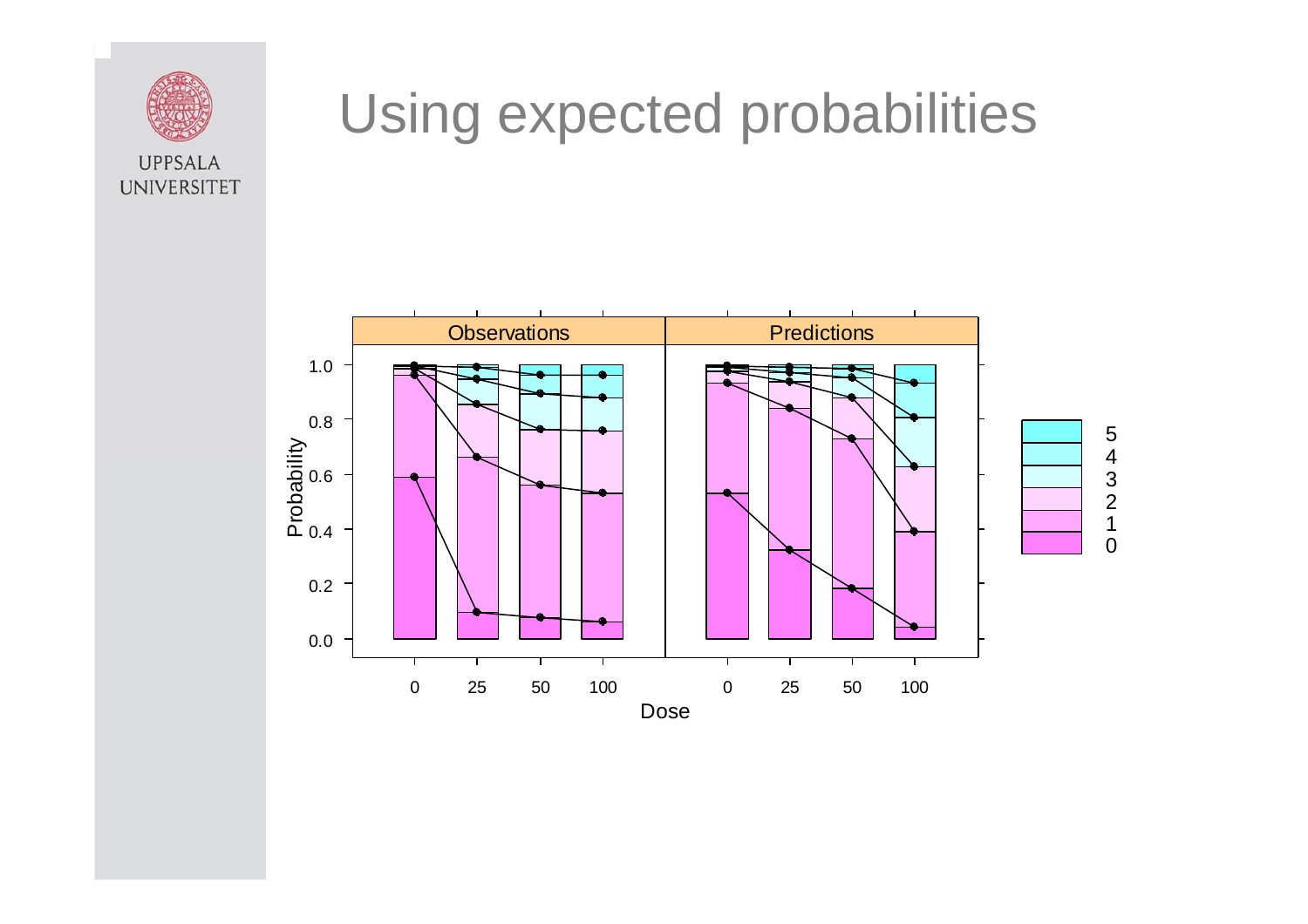

#### The uncertainty in the predicted probabilities

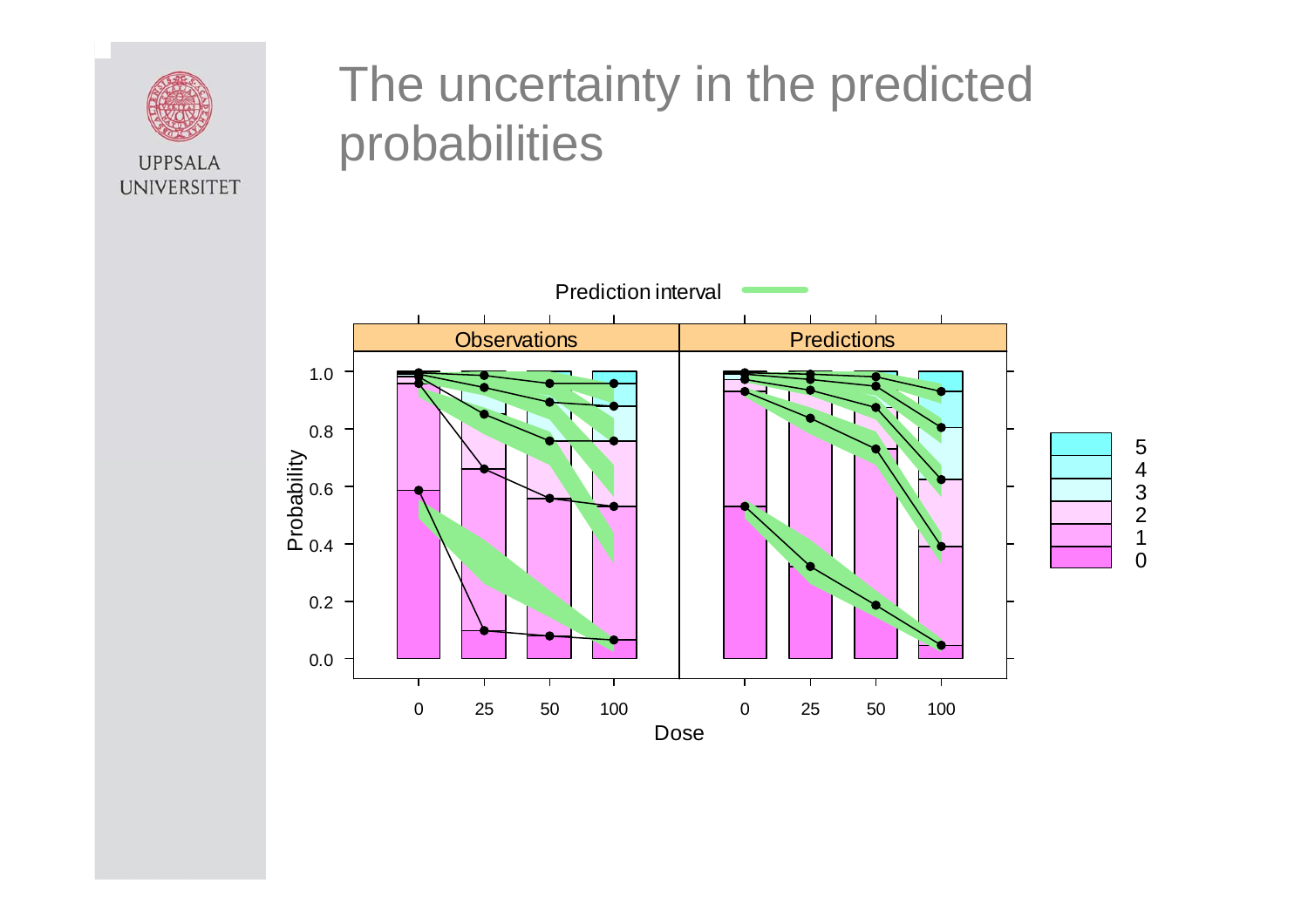

#### Changing the model – an Emax logit model

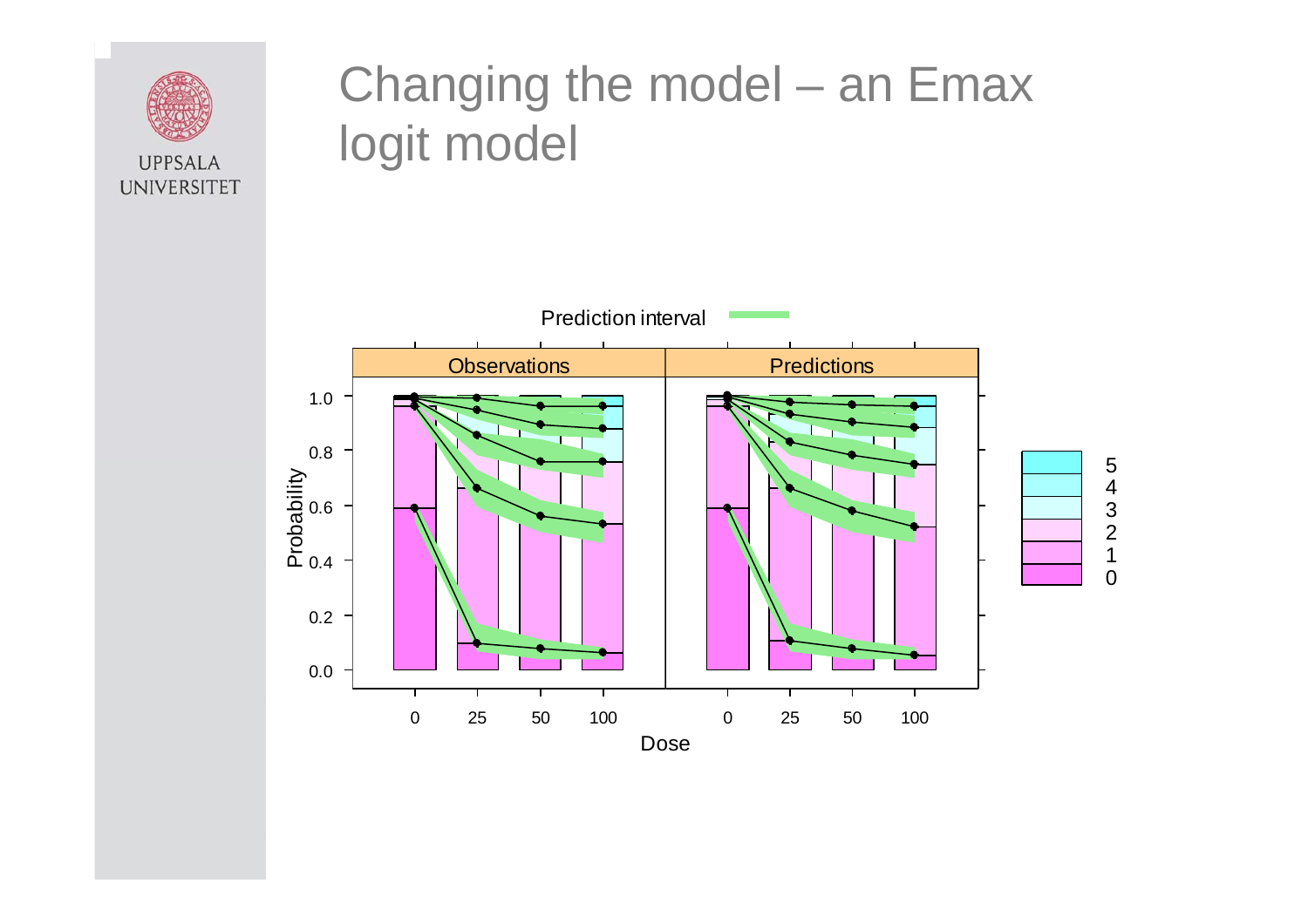

#### Comparing observations and predictions in a continuous manner



One obstanting contains on the operation

The prediction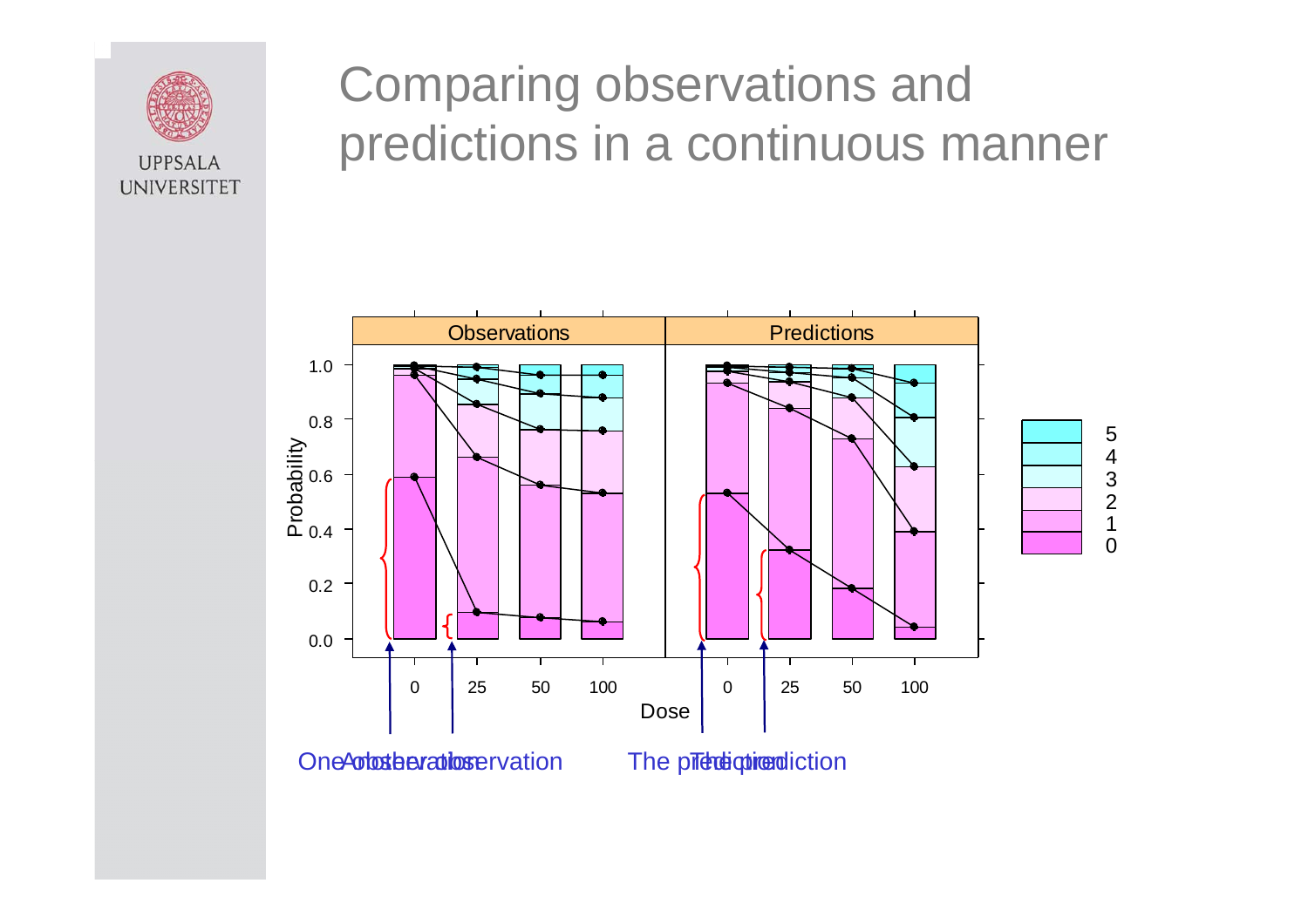

#### Observed vs predicted – linear logit model

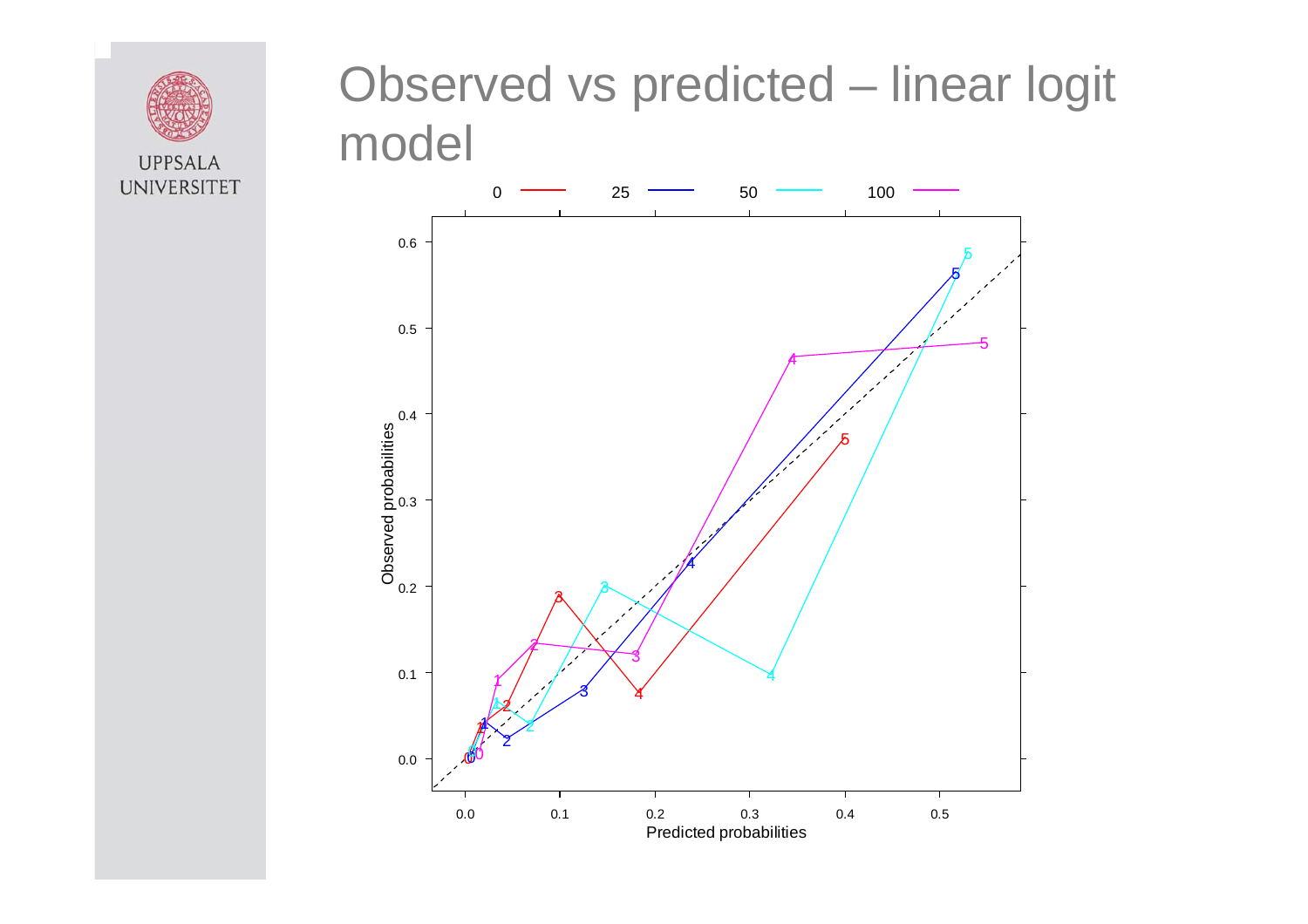

Simulations for checking goodness of fit graphs

- 1.Fit the model to the observed data.
- 2. Create the goodness of fit graph.
- 3. Simulate a new data set under the model from 1.
- 4. Fit the model from 1 to the simulated data.
- 5. Create the goodness of fit graph based on the fit to the simulated data.
- 6. Compare the graphs 2 and 5, using 5 as a reference.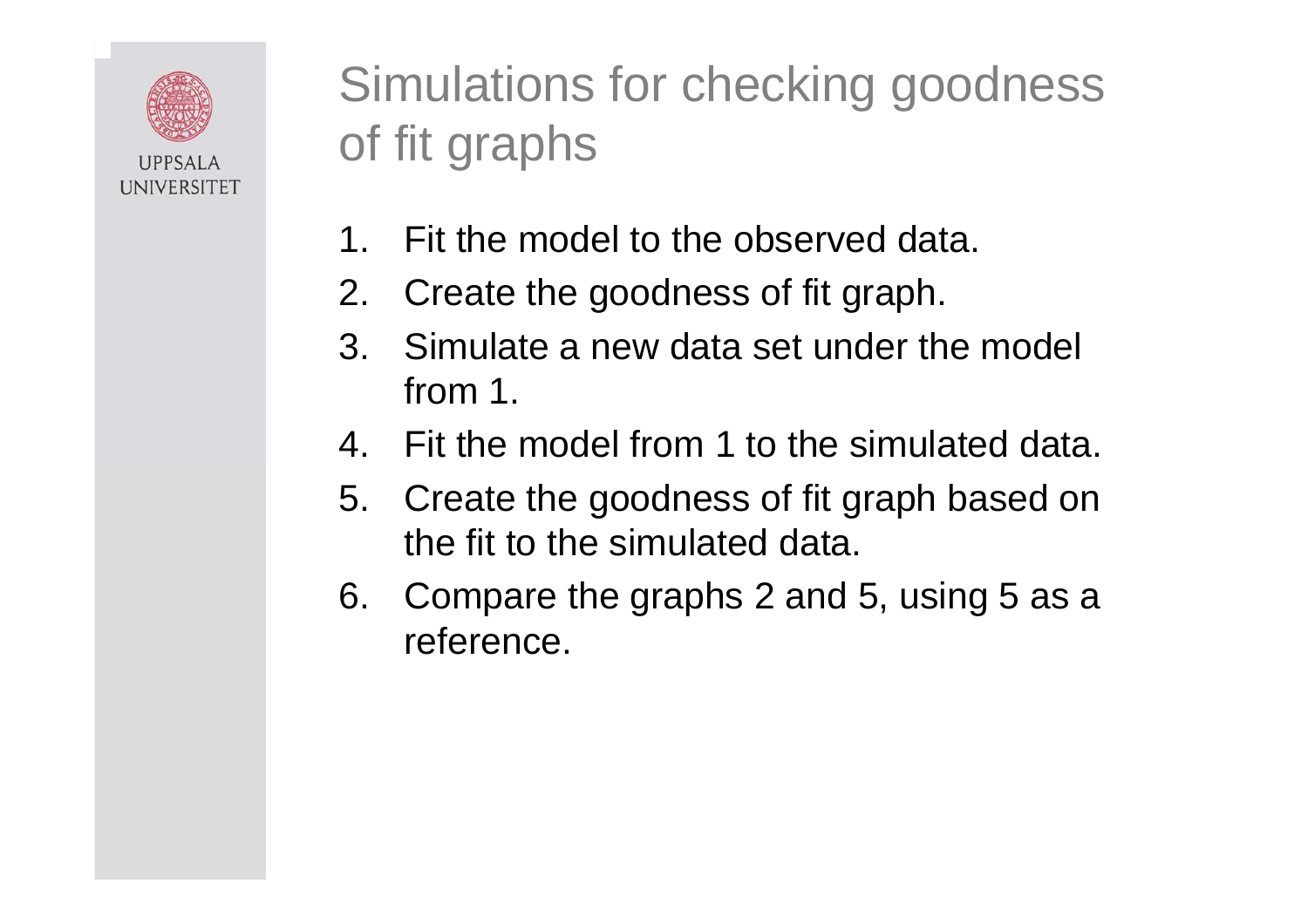

### Using the simulated goodness of fit graph as reference

Based on simulated data

Based on the original data

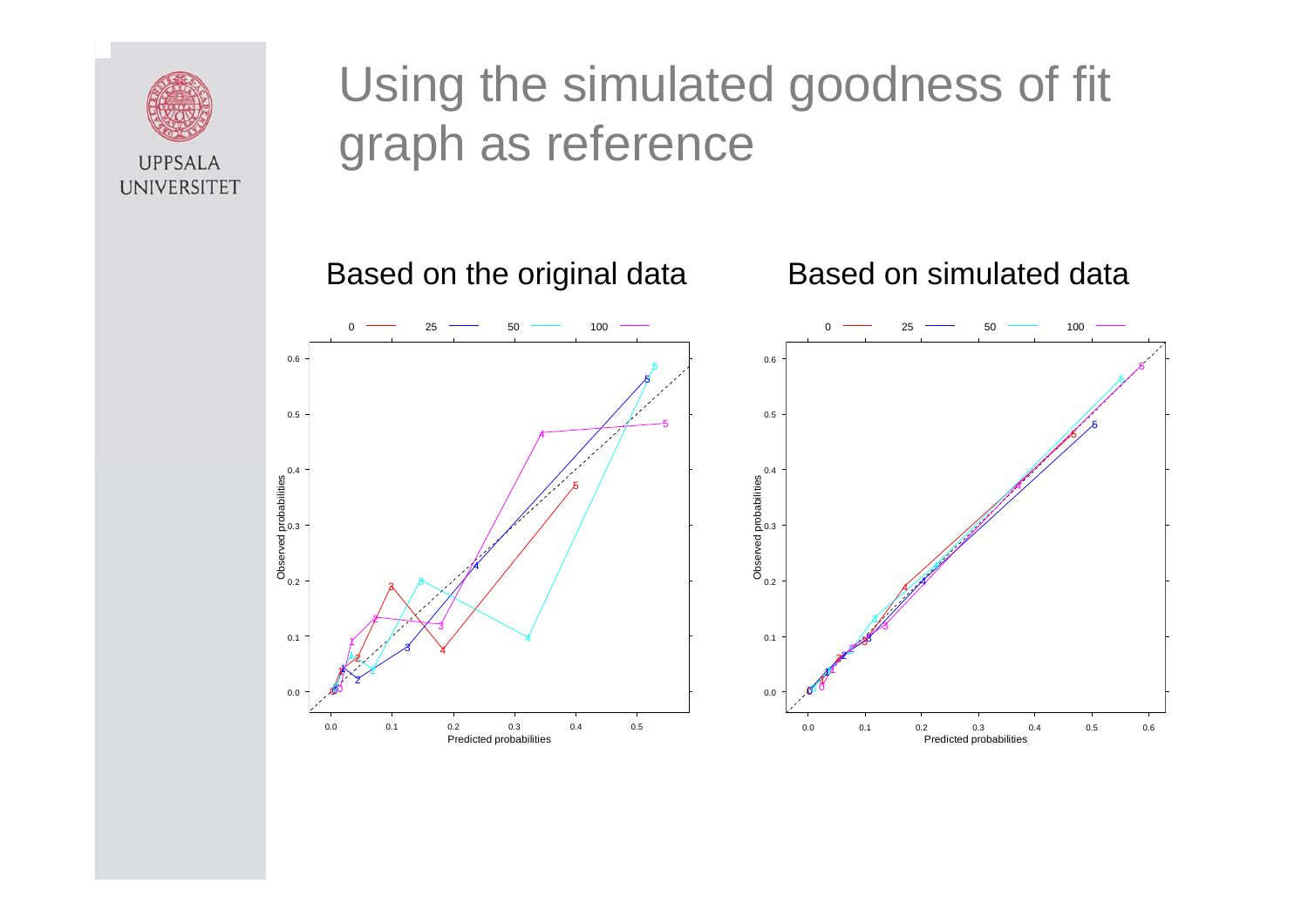

### The Emax logit model